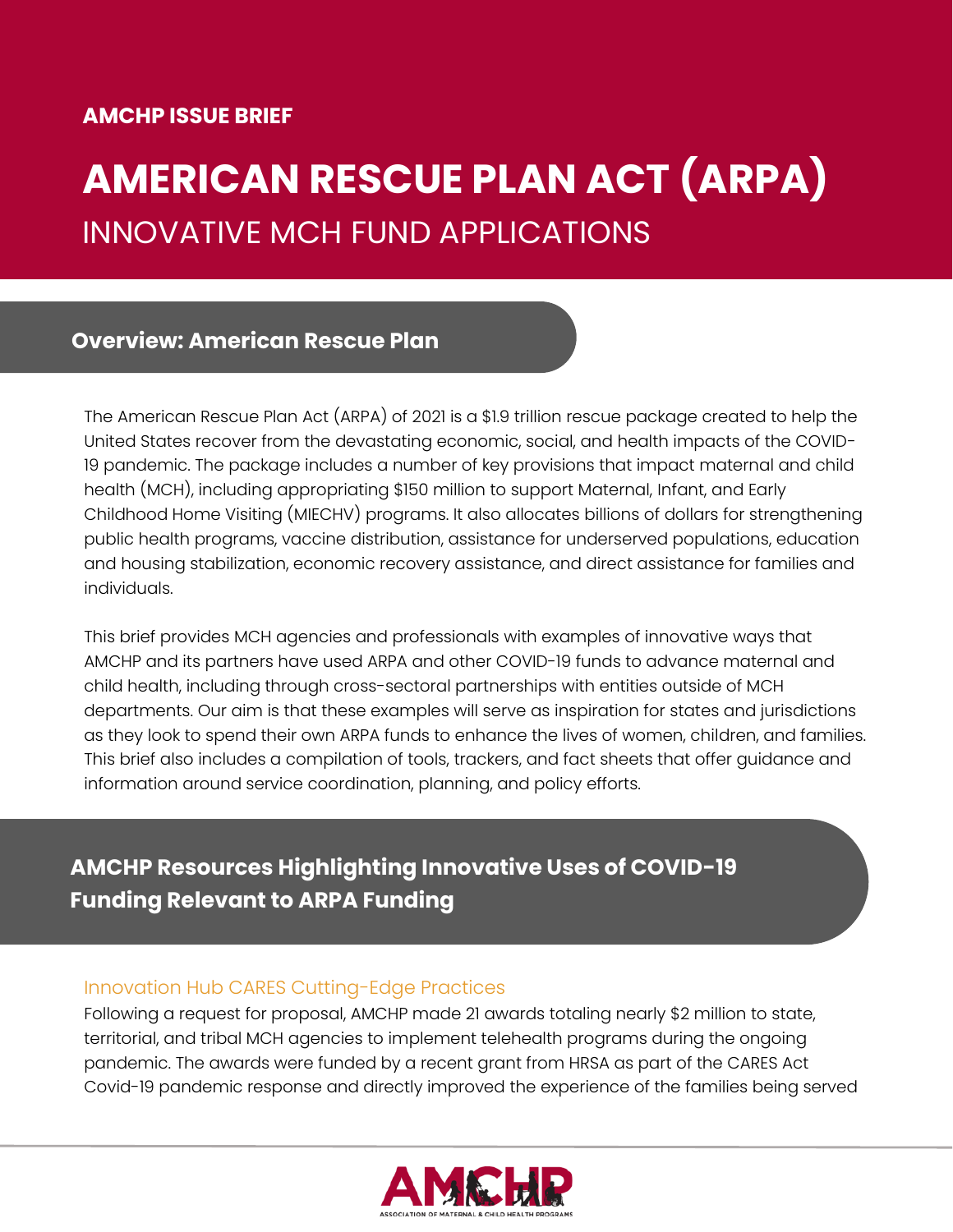through telehealth, by expanding services to those who previously could not access it or by easing barriers to access within communities. Below are the CARES practices that were accepted to AMCHP's [MCH Innovations Database,](https://www.amchpinnovation.org/database/) a searchable repository of "what's working" in the field of MCH that includes effective practices and policies from the field that are positively impacting MCH populations.

- [Alaska Virtual Home Visiting Summit:](https://www.amchpinnovation.org/database-entry/alaska-home-visiting-summit/) A virtual summit of home visitors across the state, agnostic to models and funding sources, to increase home visitors' capacity to address interpersonal violence as well as improve their own self-care and resilience.
- [Arizona Virtual Support for Families of Children who are Deaf or Hard of Hearing \(DHH\) during](https://www.amchpinnovation.org/database-entry/virtual-support-for-families-of-children-who-are-deaf-or-hard-of-hearing-dhh-during-the-covid-19-pandemic/)  [the Covid-19 Pandemic:](https://www.amchpinnovation.org/database-entry/virtual-support-for-families-of-children-who-are-deaf-or-hard-of-hearing-dhh-during-the-covid-19-pandemic/) When the COVID 19 pandemic hit in March, Arizona Hands & Voices quickly transformed their operations to provide families with one-to-one and group support from teachers of the DHH, Deaf mentors and DHH Guides by adapting their Guide By Your Side Program for a virtual setting.
- **Connecticut Newborn Diagnosis and Treatment Network**: The Network centralizes reporting, coordination, and follow-up of out-of-range newborn screens; and provides high-level family-centered support for families and healthcare providers throughout the pre-diagnosis, diagnosis, and long term follow up phases.
- Federated States of Micronesia (FSM) Virtual training for Awake ABR services for non-<u>audiology staff<sup>i</sup>:</u> Provides a culturally relevant virtual diagnostic teleaudiology training for public health staff to deliver remote services in FSM.
- ◆ Guam CARES Telehealth Project<sup>1</sup>: Provides early hearing intervention services to families by working collaboratively with other organizations to innovatively provide teletherapy and telehealth services through the utilization of technology.
- $\bullet$  Massachusetts Community Telehealth Kiosk in City of Lawrence!: After engaging families and community-based organizations located in the City of Lawrence in a needs assessment, the Massachusetts Department of Health and its partners implemented a telehealth kiosk in a local library to serve as a secure and accessible space for families to access telehealth and early intervention services.
- $\bullet$  Nevada Prenatal Care via Telehealth Pilot Program!: Facilitates access to prenatal care for underserved pregnant persons through telehealth.
- [New Jersey Virtual Programming and Mental Health Support for CYSHCN](https://www.amchpinnovation.org/database-entry/virtual-programming-and-mental-health-support-for-cyshcn-families/)  [Families:](https://www.amchpinnovation.org/database-entry/virtual-programming-and-mental-health-support-for-cyshcn-families/) Provides telehealth services to the Binder Autism Center, endocrinology and Cystic Fibrosis patients and their families such as facilitating virtual, social skill development groups, cooking, yoga, and karate classes, open parent support groups, and parent workshops.

<sup>&</sup>lt;sup>1</sup> This practice has been accepted to the MCH Innovations Database, but its link is still pending. Visit [www.amchpinnovation.org/database/](http://www.amchpinnovation.org/database/) to see our current practices and/or contac[t evidence@amchp.org](mailto:evidence@amchp.org) with questions.

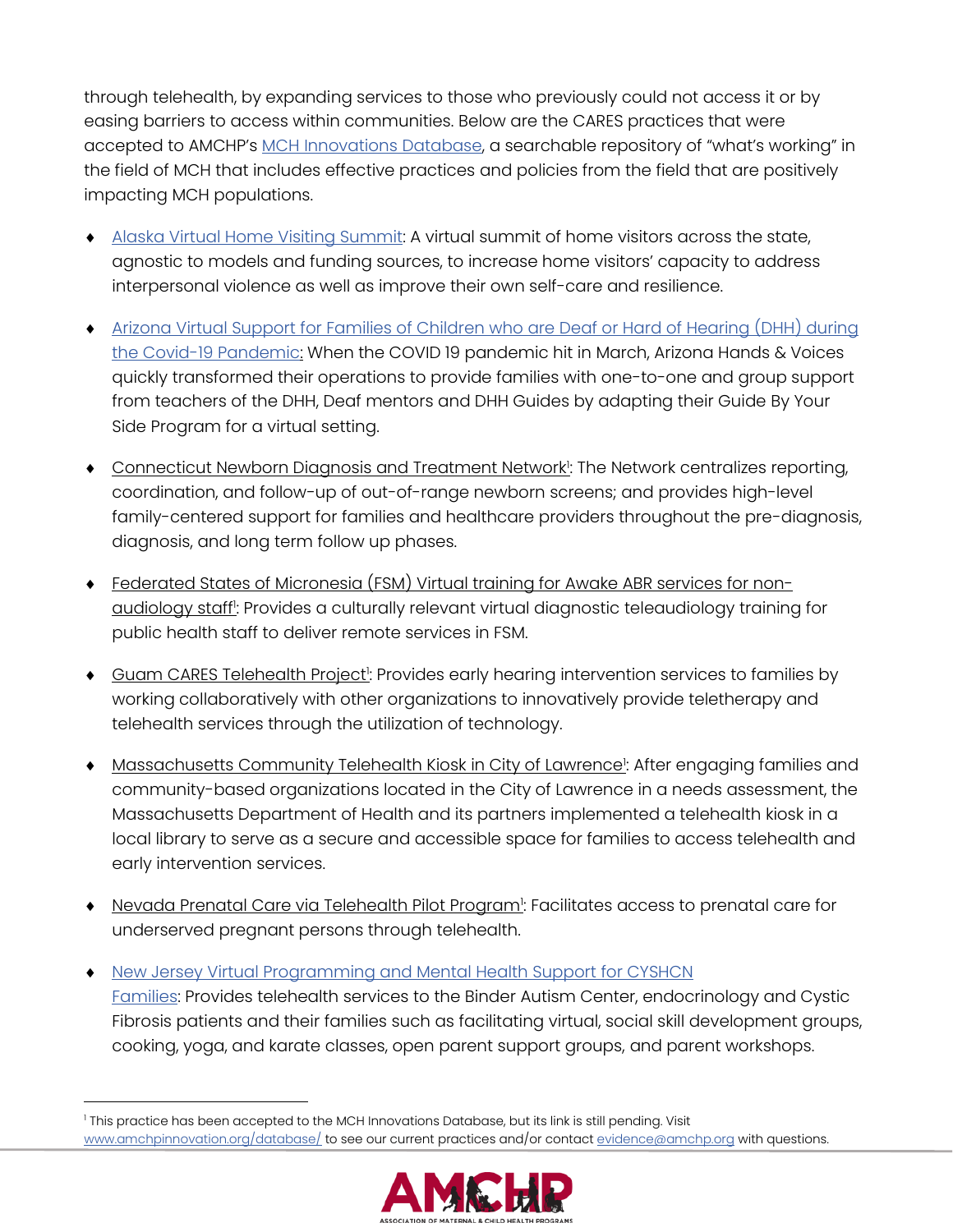- Oregon EHDI Data to Action for Hearing Screening and Follow-Up<sup>2</sup>: The Oregon EHDI program used existing EHDI data, ArcGIS mapping and analytic capability to identify primary care providers, birth facilities and neighborhoods where hearing screening equipment and telesupport resource allocation would provide significant benefit to families disproportionately at risk of not meeting the EHDI 1-3-6 milestones.
- **Turtle Mountain [Group Connections Livestream Home Visiting Education:](https://www.amchpinnovation.org/database-entry/group-connections-livestream-home-visiting-education/) During the** pandemic, the Turtle Mountain Tribal Home Visiting program implemented monthly group synchronous Facebook Live video conferences that provided virtual health education and support to families.
- Utah Integrated Services Program: Facilitating telehealth through the loan or lending of <u>cellular technology and tablets<sup>2</sup></u> (link pending): The Bureau of Children with Special Health . Care Needs created a "lending library" consisting of 30 laptops and mobile hotspots to be available to families who would benefit from telehealth visits. The lending libraries are located at various agencies throughout the State of Utah.

## A Roadmap for Collaboration among Title V, Home Visiting, and Early Childhood Systems Programs: Accelerating Improvements in Early Childhood Outcomes (2021)

This [roadmap](https://bit.ly/AMCHPRoadmapV2) features recommendations for enhancing collaboration among early childhood programs for anyone working with Title V Maternal and Child Health Services Block Grant, Maternal, Infant, and Early Childhood Home Visiting (MIECHV), and Early Childhood Comprehensive Systems (ECCS) programs. It also suggests a flexible framework for increasing collaboration around a common priority – such as aligning current and future funding to achieve a shared early childhood vision – that states and jurisdictions can replicate in both inperson and virtual settings.

## AMCHP COVID 19 Town Hall, 9/2/2021

[This episode](https://www.youtube.com/watch?v=65JrJnLNZj8) highlights key information related to innovative use of ARP funds, including MCHB's goal to strengthen systems coordination through: Health Promotion Across Diverse Settings; Cross-Sector Workforce Development; Comprehensive Equity Assessment, Planning & Action; Coordinated Data Infrastructure & CQI; Family & Community Engagement; and Coordinated Screening & Referral. Three states, Georgia, Maryland, and Colorado, then spoke about how they have used ARP related funds. Jeanine Galloway from Georgia's Maternal and Child Health Bureau discussed their partnership with the Georgia Dept of Education's Mobile Audiology Unit to give access to hearing screenings and follow-up services for infants in need, particularly in rural areas. Dr. Shelly Choo, Maryland's Maternal and Child Health Bureau Director, and Jen Wilson, WIC Director, shared information about how ARP funding has been used to supplement the amount of money that families received for fruits and vegetables through the

<sup>&</sup>lt;sup>2</sup> This practice has been accepted to the MCH Innovations Database, but its link is still pending. Visit [www.amchpinnovation.org/database/](http://www.amchpinnovation.org/database/) to see our current practices and/or contac[t evidence@amchp.org](mailto:evidence@amchp.org) with questions.

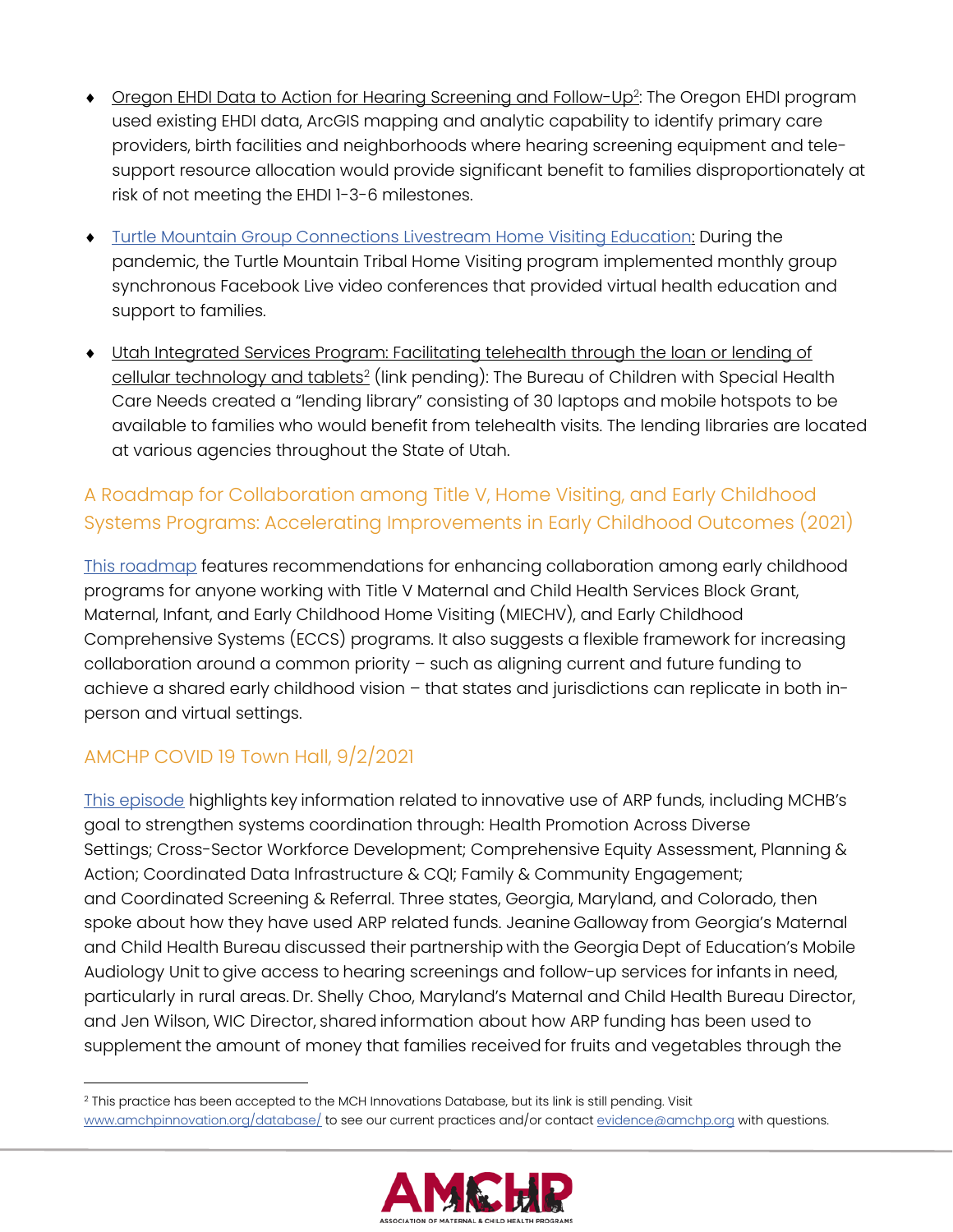WIC Program. Isabel Dickson, Economic Mobility Specialist from MCHB in Colorado shared how they have leveraged their Title V and CYSHCN networks to promote the expanded child tax credit. The variety of needs addressed was impressive and speaks to the aims expressed by MCHB.

### Child Tax Credit for Families Promotional Toolkit

Through the American Rescue Plan, the federal Child Tax Credit (CTC) was expanded, and families with children under 18 are now eligible for more financial assistance. Your help is needed to spread the word about this important federal benefit, designed to address family poverty and improve health outcomes. Families can receive up to \$300 a month for every child aged 0-5, and \$250 a month for every child aged 6-17 living in their household. The expanded CTC is available through 2021, so it's not too late to reach families with the CTC message! Help promote the CTC by using [this toolkit](https://drive.google.com/drive/folders/1FoF7mWzCpV8Z0K6tasWeLjk1vu2ybQaX) with English and Spanish messages, a flyer, and social media content. [Learn more here](http://getctc.org/co) (or [in Spanish\)](http://getctc.org/es/co).

## **Additional Resources**

#### Alliance for Early Success

State [Plans and Actions:](https://earlysuccess.org/resource-centers/state-rescue-and-relief-strategies/state-plans-and-actions/) A state plan and action tracking webpage to learn how advocates are working proactively to press states to utilize the American Rescue Plan Act (ARPA) funds for maximum benefit to children and their families.

#### American Head Start Association

[The American Rescue Plan: Policy Change Affecting Head Start Families and Programs:](https://www.nhsa.org/wp-content/uploads/2021/03/The-American-Rescue-Plan-Head-Start.pdf) A policy resource outlining how the American Rescue Plan Act provisions for Head Start and Early Head Start provides essential support for local programs' continued delivery of safe, high-quality services to children and families from under-resourced backgrounds.

#### American Public Human Services Association

[American Rescue Plan Provisions to Serve Young Families:](https://aecfcraftstr01.blob.core.windows.net/aecfcraftblob02/m/blogdoc/aphsa-arpprovisionstoserve-2121.pdf) An overview of the key provisions of the American Rescue Plan that are relevant to young parents with children that will allow public sector leaders to maximize their capacity in serving young families. The document also contains recommended steps that state and local human service agencies can take to maximize the ARPA benefits for young families and their children.

#### Association of University Centers on Disabilities

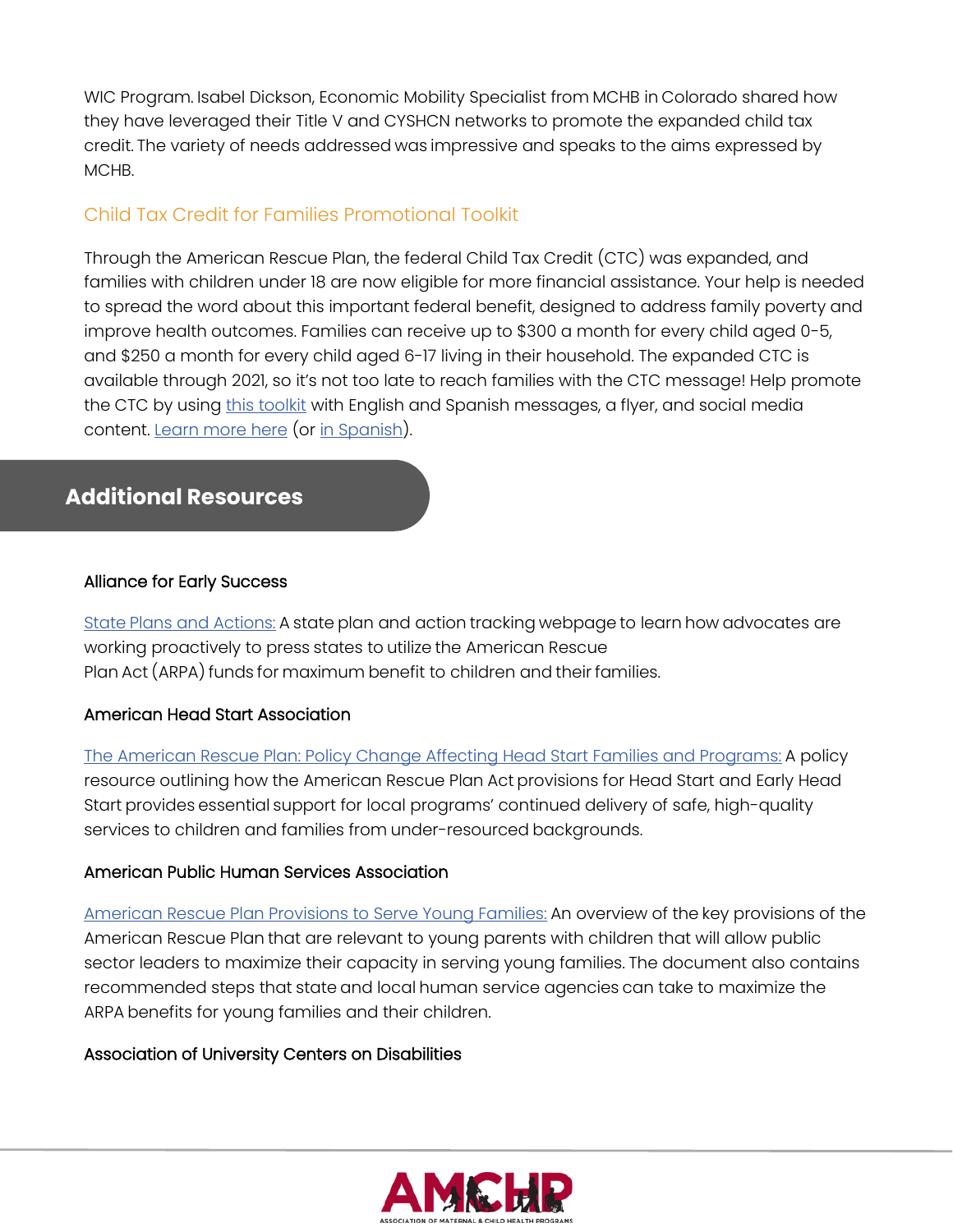[Frequently Asked Questions \(FAQ\) Re:](https://www.aucd.org/docs/FAQ_American%20Rescue%20Plan_AUCD_5.14.21.pdf) American Rescue Plan Act of 2021: An FAQ that expands on how several of the American Rescue Plan Act provisions directly impact the lives of people with disabilities, their families, and the professionals who support them.

#### Bipartisan Policy Center

[Child Care in the American Rescue Plan Act of 2021:](https://bipartisanpolicy.org/download/?file=/wp-content/uploads/2021/03/Summary-of-ARP_-3.24.21_FINAL.pdf) A summary of the ARPA provisions that impact working families and the childcare sector.  

#### BUILD Initiative

[Start with Equity: Advancing Equity in Early Care and Education Systems with the American](https://buildinitiative.org/wp-content/uploads/2021/07/CEP-equityARP-052821.pdf)  [Rescue Plan Act:](https://buildinitiative.org/wp-content/uploads/2021/07/CEP-equityARP-052821.pdf) A brief that reviews concrete ways to invest in ensuring equitable access, experiences, and outcomes to support states and tribes in building a pathway towards stronger, higher-quality, more equitable childcare systems.

#### BUILD Initiative

[Supporting Prenatal-to-Three with Federal Relief Funds:](https://buildinitiative.org/wp-content/uploads/2021/08/BUILD_Federal-Relief-Funds_08-19-21.pdf) A planning tool that showcases how the federal relief funds can be used to support infant, toddler, and family well-being through strategies to expand, improve, target, and make early care and education, family support, and maternal and infant/toddler health services more accessible and responsive.

#### Child Care Aware

[American Rescue Plan \(ARP\) Act:](https://www.childcareaware.org/our-issues/public-policy/american-rescue-plan-arp-act/) A webpage of tools for how states can use the ARPA childcare provisions to expand and support childcare infrastructure.

#### Children's Funding Project

[Children's Funding Proj](https://cgfkj04.na1.hubspotlinks.com/Btc/GD+113/cGFkJ04/VWnKfw3xzdZQW27Ln3C3Lmr6pW3kyKQV4zrNlKN1k24YX5nKwVV3Zsc37CgKs3N5wpn9YDDJKQW76x1yb4mPkgWW7RF61j2JnsjTW5wFMp-66YPZjW3CPyNq6LSkW2W5t2QzR7R8lrbV4DtDZ6LSvtmVfp__J40G4bCW7czfCw94MP8LW3J1Ppd4FzTbpW8TBbPx4Z5y6lW3q3vFp3_lK0nW6jWHgb5kpwGvW6nFS3199zGSXW4w2LVq5mMG9TVVWS8V8H9D86W458n_G4jbptDW8V4Wj97sPsTJW6gRhp-1HfHlfW38LnVw5JK21WW6J0TQM4Mw1VCW3lgJ4l5wqpqmN93RJKG_H7sDW4svS8X458WvxW6LBVl52HJnDjN4zSq95frb4lW4bflCY5SXQhbVxQQcq7DwDYHW3xGfJ73yjnxLW9fZ5sr2K3j4LW4yDnpD2_fjz5W3lPdhb35n99rW4rDtJ0481WJwW1W0Z2k5yRChmVTNmcZ8n7CB1W39Cl1m2ytM2ZW9dxr1s78ydCrW3HvHZT6RGxglW5fJPg24gQ6vnN1p1Cx4ftcvmW2GRDXl21RGHvMyWdC5qxqJ4W6MNs_q29lyHgW1KHkSs5f3pQZ36JZ1)ect ARPA Database: An online database which highlights the ARP funding available to all 50 states, U.S. territories and the District of Columbia as well, plus more than 27,000 counties, cities, and towns; nearly 17,000 school districts and 3,500 higher education institutions. With this tool, you are able to search your state, community, school district, college, or university to determine how much federal relief money your community will receive for children and youth.

[Fact Sheet on Intermediary Organizations:](https://cgfkj04.na1.hubspotlinks.com/Btc/GD+113/cGFkJ04/VWnKfw3xzdZQW27Ln3C3Lmr6pW3kyKQV4zrNlKN1k24XL5nKvJV3Zsc37CgTclVqYxL02qRr2XW6tTy6l4SqJc7W4LWNxp7JtNBDW7SSScm6kMtcyVS3qwx2Sm_15W91JGTg4Bv4nKW7jpwTV6DrVlSW8-rtGY5J_FgbW4VGK111NWc4dW58fQxz5C1V6qV5K_mZ7RsRrYW26sf7568r3dKW987Zjg4f5VGTW34bqBd5L8KGtW4QbB-Q6BRTpcW4-1srM1pMF3lW42W1698d3x2wVR4dgV2dxb0RW2V2sJ-8tmss_W10rTCf2s-PRlW1FgMvP2sqQj4N62rV-RQwGT9VCH5Y05KtV5CW83YMXq431wxGW5q7Wsn6PgHVtW632KbC6wpdK8W83lz8N81TY-mW4gmThJ6GRx2rW5__w5C2w4vMLVdnB883YDy69W5NbwZB1GTtFHW1c33Hj6rz00WN3vztGTBvlDKW3Nbsrq5FMw1jW3F3X783YQxJ5W6D4gL11NvxYw316H1) A fact sheet on the role of intermediaries in financing children's services, as these groups are uniquely well-positioned to support agencies and provide additional administrative capacity by coordinating and deploying the new funding.

[American Rescue Plan FAQ:](https://cgfkj04.na1.hubspotlinks.com/Btc/GD+113/cGFkJ04/VWnKfw3xzdZQW27Ln3C3Lmr6pW3kyKQV4zrNlKN1k24Zc3q90_V1-WJV7CgH61W2CgSQV4h50FPW2l3KDy6gcJWZW4W22L387n8W6N8hLFyCQYFG4W7QfCP62VcBX1VnjXQy8VwDSpMrPNwCt91_dVnSkvL5TFp_BW3g89m54Jq7jhW2s4sYV2_RfqbW5YWF9Z2Tb-C1W2f5LKv5SFklTW9lQrrk7NL12jW4ZbFMD5fhPt9W7b-rYP1XLQk2W3D5_8h2c_Lz8W8K4DVt4_fQLNW3y51vX2flVT_W86DJPp2_1b0vW1sFyQX7Y2_rlW18dwBR1Mc5XrW8hZfWJ6NrWvqW685ZHX7j05bfW7bzy-04-9V2VW38V5vs27HF8kW2bRzqS5FPxv0W5_pnfq1Mmhn1W4gVvHY8dR6FrW6FYmZL8yV3-1VspQw58TkQlz3kYm1) A webpage that answers such questions as when specific communities will receive SLFRF dollars, how spending guidelines differ from those of other COVID-19 relief packages and more.

#### The Council of State Governments

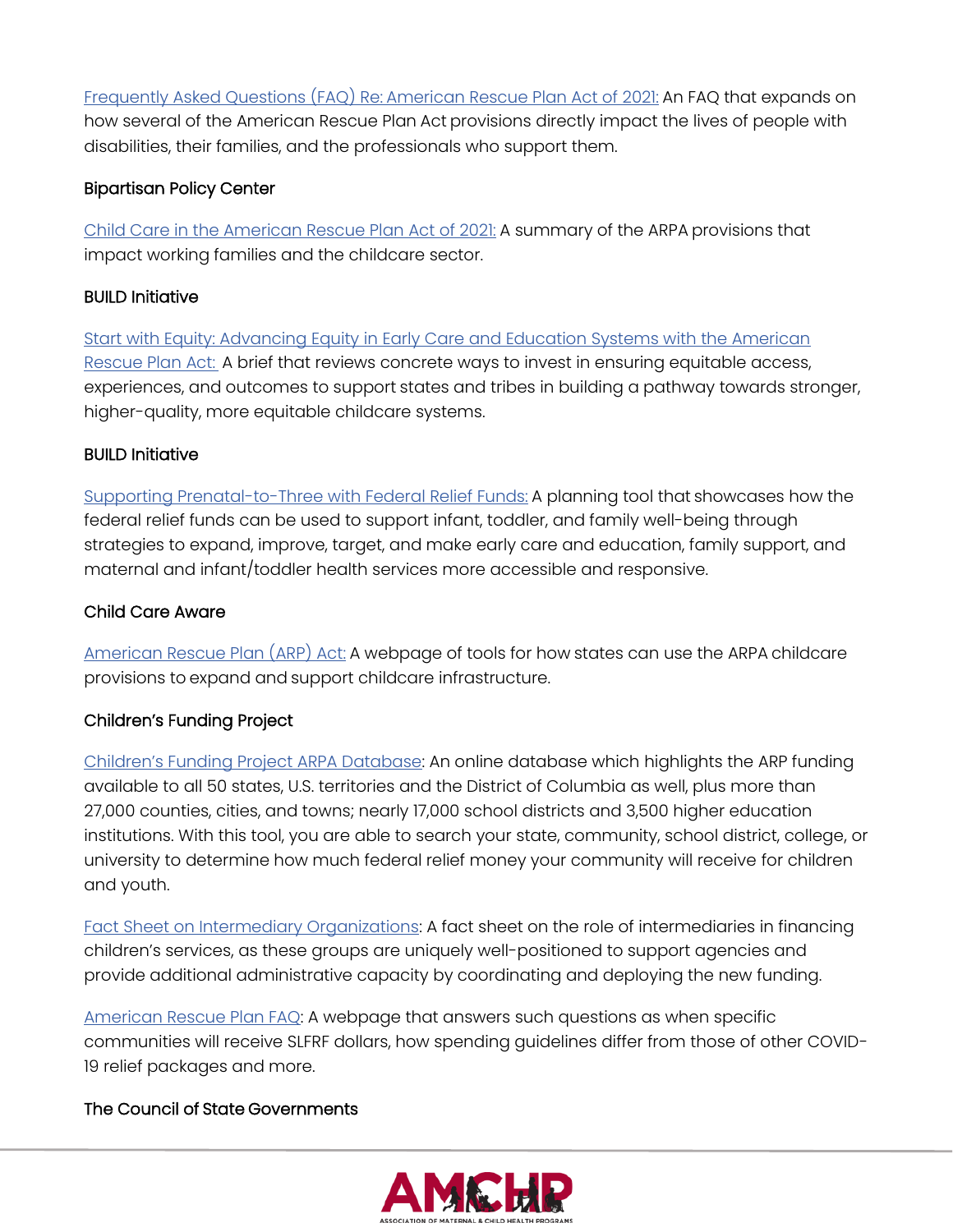How [States Can Utilize American Rescue Plan Funds: Food Programs and Nutrition Assistance:](https://web.csg.org/recovery/wp-content/uploads/sites/24/2021/05/Analysis-of-the-American-Rescue-Plan-Nutrition-Assistance.pdf) A fact sheet to help states leverage ARPA funding to successfully invest in food programs and nutrition assistance.

#### Kaiser Family Foundation

[Postpartum Coverage Extension in the American Rescue Plan Act of 2021:](https://www.kff.org/policy-watch/postpartum-coverage-extension-in-the-american-rescue-plan-act-of-2021/) An article explaining the provision in the American Rescue Plan Act that makes a major change to Medicaid coverage for low-income pregnant and postpartum women. The post also raises questions that policymakers are likely to grapple with as the policy implementation process unfolds.

#### National Academy for State Health Policy

[American Rescue Plan Act Presents Opportunities for](https://www.nashp.org/american-rescue-plan-act-presents-opportunities-for-states-to-support-school-mental-health-systems/) States to Support School Mental Health [Systems:](https://www.nashp.org/american-rescue-plan-act-presents-opportunities-for-states-to-support-school-mental-health-systems/) An issue brief outlining how the ARPA mental health funds can be used to address the youth mental health crisis through school-based mental health systems building.

#### National Association of Counties

[American Rescue Plan Act Funding Breakdown:](https://www.naco.org/resources/featured/american-rescue-plan-act-funding-breakdown) An interactive tool that helps counties navigate the roughly \$1.5 trillion in county related funding from the American Rescue Plan Act.

#### National Conference of State Legislatures

[ARPA State Fiscal Recovery Fund Allocations](https://www.ncsl.org/research/fiscal-policy/arpa-state-fiscal-recovery-fund-allocations.aspx) Database: A database detailing state actions as to how they are utilizing their Fiscal Recovery Fund allocations. This database provides up-to-date, real-time information in the 50 states, updated daily.

#### National Consumer Law Center

[A Guide for Advocates to Recent Federal COVID-19 Relief to Help Consumers Pay for Essential](https://www.nclc.org/images/pdf/special_projects/covid-19/IB_Fed_Covid_Utility_Relief.pdf)  [Energy, Water, and Broadband Service:](https://www.nclc.org/images/pdf/special_projects/covid-19/IB_Fed_Covid_Utility_Relief.pdf) An issue brief that provides an overview for advocates of the key federal COVID-19 relief programs that can help consumers pay for essential energy, water, and broadband service.

#### Prevent Child Abuse America

[The American Rescue Plan Act: Frequently Asked Questions on the CAPTA and MIECHV](https://preventchildabuse.org/wp-content/uploads/2021/03/FAQ_Emergency_-Funding_for_CBCAP_and_MIECHV-031721.pdf)  [Provisions:](https://preventchildabuse.org/wp-content/uploads/2021/03/FAQ_Emergency_-Funding_for_CBCAP_and_MIECHV-031721.pdf) An FAQ page on the ARPA provisions related to emergency funding for the Child Abuse Prevention and Treatment Act (CAPTA) and the Maternal, Infant, and Early Childhood Home Visiting (MIECHV) program.

#### School House Connection

[Overview of U.S. Department of Education Guidance on American Rescue Plan Act Homeless](https://schoolhouseconnection.org/overview-of-used-guidance-on-arp/)  [Children and Youth Funding:](https://schoolhouseconnection.org/overview-of-used-guidance-on-arp/) A Q&A summary of the ARPA provisions to support children and youth experiencing homelessness.